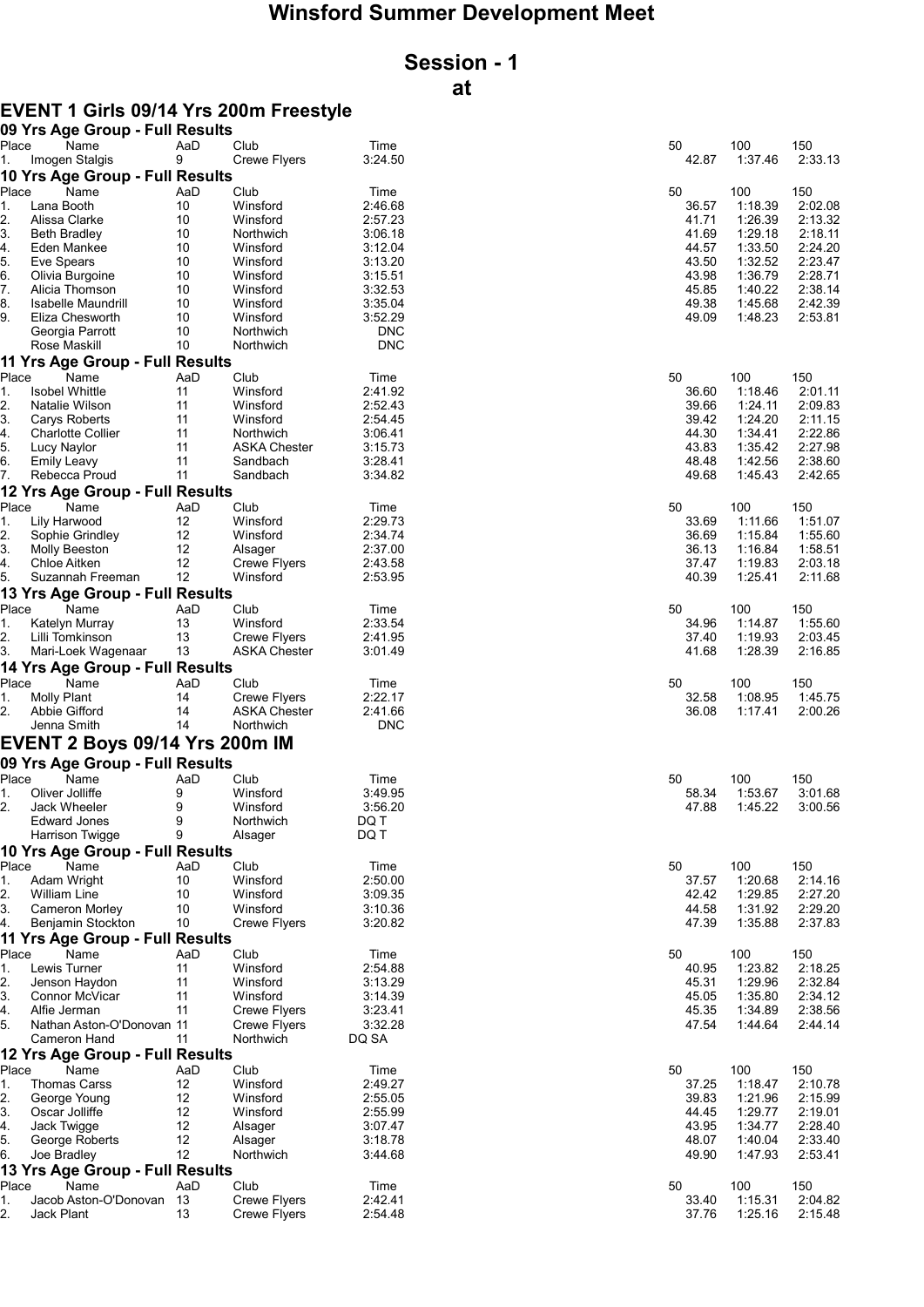|             |                    | 14 Yrs Age Group - Full Results          |           |                                 |                     |       |         |         |
|-------------|--------------------|------------------------------------------|-----------|---------------------------------|---------------------|-------|---------|---------|
| Place       |                    | Name                                     | AaD       | Club                            | Time                | 50    | 100     | 150     |
| 1.          |                    | Ethan Wright                             | 14        | Winsford                        | 2:24.74             | 31.97 | 1:07.85 | 1:51.92 |
| 2.          | Jack Wyatt         | EVENT 3 Girls 09/14 Yrs 50m Breaststroke | 14        | Alsager                         | 2:31.22             | 32.37 | 1:10.22 | 1:57.35 |
|             |                    | 09 Yrs Age Group - Full Results          |           |                                 |                     |       |         |         |
| Place       |                    | Name                                     | AaD       | Club                            | Time                |       |         |         |
| 1.          |                    | Aster McCann                             | 9         | <b>ASKA Chester</b>             | 50.76               |       |         |         |
| 2.          |                    | Maisie Savage                            | 9         | Sandbach                        | 53.69               |       |         |         |
| 3.          |                    | Phoebe Lloyd<br>Amber Young              | 9<br>9    | Crewe Flyers<br>Winsford        | 1:01.16<br>1:05.84  |       |         |         |
| 4.<br>5.    | Lucy Shore         |                                          | 9         | Crewe Flyers                    | 1:10.28             |       |         |         |
|             | Lily Maskill       |                                          | 9         | Northwich                       | <b>DNC</b>          |       |         |         |
|             |                    | Ebony Lewsley                            | 9         | Crewe Flyers                    | <b>DNC</b>          |       |         |         |
|             |                    | <b>Emily Roberts</b>                     | 9         | Alsager                         | DQ ST               |       |         |         |
|             | Natasha Ikin       |                                          | 9         | Winsford                        | DQ T                |       |         |         |
| Place       |                    | 10 Yrs Age Group - Full Results<br>Name  | AaD       | Club                            | Time                |       |         |         |
| 1.          | Lana Booth         |                                          | 10        | Winsford                        | 45.79               |       |         |         |
| 2.          |                    | Hannah Webster                           | 10        | Winsford                        | 49.78               |       |         |         |
| 3.          |                    | Eden Mankee                              | 10        | Winsford                        | 51.09               |       |         |         |
| 4.          | Annabel Kud        |                                          | 10        | Winsford                        | 51.63               |       |         |         |
| 5.          |                    | Tahlia Bowcock                           | 10<br>10  | Northwich<br>ASKA Chester       | 52.22<br>53.83      |       |         |         |
| 6.<br>7.    | Eryl Searson       | Alissa Clarke                            | 10        | Winsford                        | 54.49               |       |         |         |
| 8.          |                    | Imogen Knox                              | 10        | Winsford                        | 57.39               |       |         |         |
| 9.          | Evie Paget         |                                          | 10        | Northwich                       | 57.43               |       |         |         |
| 10.         | Eve Spears         |                                          | 10        | Winsford                        | 57.48               |       |         |         |
| 11.         |                    | <b>Alice Stewart</b>                     | 10        | Crewe Flyers                    | 57.74               |       |         |         |
| 12.<br>13.  |                    | Alicia Thomson<br>Mari Williams          | 10<br>10  | Winsford<br><b>ASKA Chester</b> | 58.51<br>1:00.83    |       |         |         |
| 14.         |                    | Isabelle Maundrill                       | 10        | Winsford                        | 1:01.93             |       |         |         |
|             |                    | Georgia Parrott                          | 10        | Northwich                       | <b>DNC</b>          |       |         |         |
|             | Rose Maskill       |                                          | 10        | Northwich                       | <b>DNC</b>          |       |         |         |
|             | Abigail Binns      |                                          | 10        | Crewe Flyers                    | DQ ST               |       |         |         |
|             |                    | Sophie Aylott                            | 10        | <b>ASKA Chester</b>             | DQ T                |       |         |         |
| Place       |                    | 11 Yrs Age Group - Full Results<br>Name  | AaD       | Club                            |                     |       |         |         |
| 1.          |                    | Anna Crossland                           | 11        | Winsford                        | Time<br>41.59       |       |         |         |
| 2.          |                    | Evelyn Rew-Dixon                         | 11        | <b>Crewe Flyers</b>             | 44.12               |       |         |         |
| 3.          |                    | Natalie Wilson                           | 11        | Winsford                        | 44.80               |       |         |         |
| 4.          |                    | <b>Harriet Carss</b>                     | 11        | Winsford                        | 48.75               |       |         |         |
| 5.          |                    | Sophie George                            | 11        | Winsford                        | 49.07               |       |         |         |
| 6.<br>7.    |                    | Freya Johnston<br>Isobel Whittle         | 11<br>11  | Winsford<br>Winsford            | 50.67<br>50.69      |       |         |         |
| 8.          |                    | Carla Jackson                            | 11        | Winsford                        | 51.67               |       |         |         |
| 9.          |                    | <b>Charlotte Collier</b>                 | 11        | Northwich                       | 52.00               |       |         |         |
| 10.         | Olivia Wood        |                                          | 11        | Winsford                        | 52.73               |       |         |         |
|             |                    | Rebecca Fenn                             | 11        | Alsager                         | DQ T                |       |         |         |
|             |                    | 12 Yrs Age Group - Full Results          |           |                                 |                     |       |         |         |
| Place<br>1. | Chloe Aitken       | Name                                     | AaD<br>12 | Club<br><b>Crewe Flyers</b>     | Time<br>42.29       |       |         |         |
| 2.          |                    | Sophie Grindley                          | 12        | Winsford                        | 45.70               |       |         |         |
| 3.          |                    | Molly Beeston                            | 12        | Alsager                         | 47.61               |       |         |         |
| 4.          |                    | Eilidh Purves                            | 12        | Winsford                        | 49.23               |       |         |         |
| 5.          |                    | Abigail Ridgard                          | 12        | Crewe Flyers                    | 50.65               |       |         |         |
|             |                    | Poppy Maskill                            | 12        | Northwich                       | <b>DNC</b>          |       |         |         |
|             |                    | 13 Yrs Age Group - Full Results          |           |                                 |                     |       |         |         |
| Place<br>1. |                    | Name<br>Charlotte Thomson                | AaD<br>13 | Club<br>Winsford                | Time<br>42.88       |       |         |         |
| 2.          |                    | Abigail George                           | 13        | Winsford                        | 43.88               |       |         |         |
| 3.          |                    | Georgia Henshall                         | 13        | <b>Crewe Flyers</b>             | 43.91               |       |         |         |
| 4.          |                    | Abigail Jones                            | 13        | Alsager                         | 44.04               |       |         |         |
| 5.          |                    | Lilli Tomkinson                          | 13        | Crewe Flyers                    | 44.54               |       |         |         |
| 6.          |                    | Mari-Loek Wagenaar                       | 13        | <b>ASKA Chester</b>             | 49.52               |       |         |         |
| 7.          | Amy Key            | Yasmin Karkin                            | 13<br>13  | Northwich<br>Northwich          | 52.90<br><b>DNC</b> |       |         |         |
|             |                    | 14 Yrs Age Group - Full Results          |           |                                 |                     |       |         |         |
| Place       |                    | Name                                     | AaD       | Club                            | Time                |       |         |         |
| 1.          | Ella Booth         |                                          | 14        | Winsford                        | 41.85               |       |         |         |
| 2.          | <b>Molly Plant</b> |                                          | 14        | <b>Crewe Flyers</b>             | 43.44               |       |         |         |
| 3.          |                    | Victoria Symes                           | 14        | <b>ASKA Chester</b>             | 47.42               |       |         |         |
|             |                    | EVENT 4 Boys 09/14 Yrs 50m Breaststroke  |           |                                 |                     |       |         |         |
|             |                    | 09 Yrs Age Group - Full Results          |           |                                 |                     |       |         |         |
| Place       |                    | Name                                     | AaD       | Club                            | Time                |       |         |         |
| 1.          |                    | <b>Christian Lowndes</b>                 | 9         | Winsford                        | 51.39               |       |         |         |
| 2.<br>3.    | Oliver Jolliffe    | Joseph Aston-O'Donovan 9                 | 9         | Winsford<br>Crewe Flyers        | 56.05<br>56.37      |       |         |         |
| 4.          |                    | <b>Finlay Parkinson</b>                  | 9         | Winsford                        | 56.49               |       |         |         |
| 5.          | Adam Brown         |                                          | 9         | Winsford                        | 57.97               |       |         |         |
| 6.          |                    | <b>Edward Jones</b>                      | 9         | Northwich                       | 1:03.23             |       |         |         |
| 7.          |                    | <b>Harrison Twigge</b>                   | 9         | Alsager                         | 1:05.52             |       |         |         |
| 8.          | Alex Kirkby        |                                          | 9         | Northwich                       | 1:05.83             |       |         |         |

Stan Hollinshead 9 Crewe Flyers DNC Frank Webb-Johnson 9 Crewe Flyers DQ T

| 50    | 100     | 150     |
|-------|---------|---------|
| 31.97 | 1:07.85 | 1:51.92 |
| 32.37 | 1:10.22 | 1:57.35 |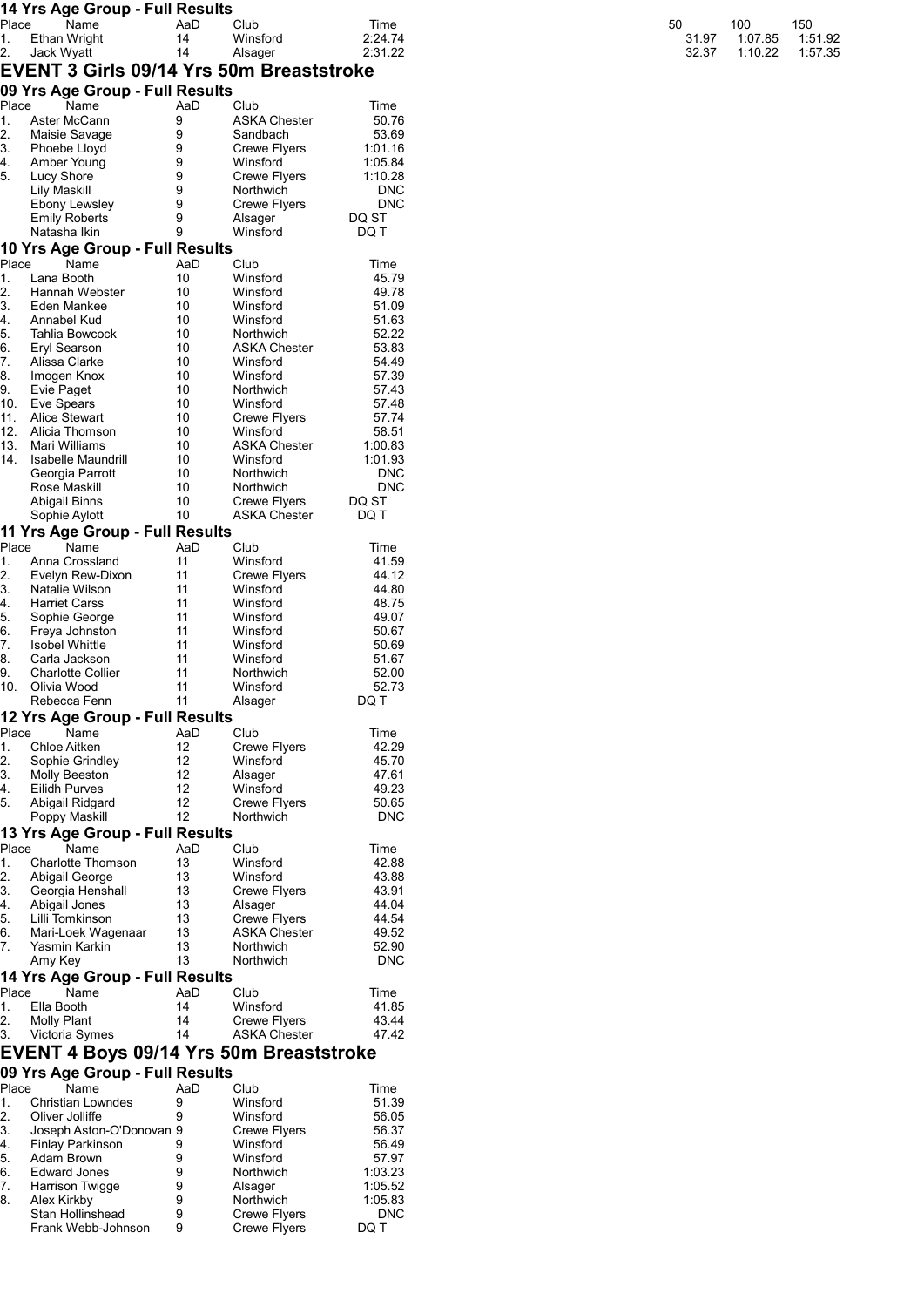### 10 Yrs Age Group - Full Results

| Place<br>1.<br>2.<br>3.<br>4.<br>5.<br>6.<br>Place | Name<br>Cameron Morley<br>Ross Hanley | AaD | Club                                    | Time       |
|----------------------------------------------------|---------------------------------------|-----|-----------------------------------------|------------|
|                                                    |                                       |     |                                         |            |
|                                                    |                                       | 10  | Winsford                                | 48.47      |
|                                                    |                                       | 10  | Crewe Flyers                            | 50.28      |
|                                                    | William Line                          | 10  | Winsford                                | 51.28      |
|                                                    | Freddie Tomkinson                     | 10  | Crewe Flyers                            | 52.16      |
|                                                    | Benjamin Stockton                     | 10  | Crewe Flyers                            | 54.88      |
|                                                    | Anton Ward-Christopher 10             |     | Alsager                                 | 58.82      |
|                                                    | 11 Yrs Age Group - Full Results       |     |                                         |            |
|                                                    |                                       |     |                                         |            |
|                                                    | Name                                  | AaD | Club                                    | Time       |
| 1.                                                 | Remi Livesey                          | 11  | Winsford                                | 47.90      |
| 2.                                                 | Nathan Aston-O'Donovan 11             |     | Crewe Flyers                            | 48.60      |
| 3.                                                 | Keaton Haydon                         | 11  | Winsford                                | 49.02      |
| 4.                                                 | Cody Scragg                           | 11  | Alsager                                 | 50.50      |
| 5.                                                 | Cameron Hand                          | 11  | Northwich                               | 50.56      |
|                                                    |                                       |     |                                         |            |
| 6.                                                 | Connor McVicar                        | 11  | Winsford                                | 51.42      |
| 7.                                                 | Jake Palin                            | 11  | Crewe Flyers                            | 52.62      |
| 8.                                                 | Toby Hurstfield                       | 11  | Sandbach                                | 54.94      |
| 9.                                                 | Luke Hughes                           | 11  | Crewe Flyers                            | 56.85      |
| 10.                                                | James Reid                            | 11  | Alsager                                 | 1:08.37    |
|                                                    | Rueben Mather                         |     |                                         | <b>DNC</b> |
|                                                    |                                       | 11  | Winsford                                |            |
|                                                    | 12 Yrs Age Group - Full Results       |     |                                         |            |
| Place                                              | Name                                  | AaD | Club                                    | Time       |
| 1.                                                 | Oscar Jolliffe                        | 12  | Winsford                                | 42.68      |
|                                                    |                                       |     |                                         |            |
| 2.                                                 | Reuben Ward-Christophe 12             |     | Alsager                                 | 43.39      |
| 3.                                                 | Jack Twigge                           | 12  | Alsager                                 | 43.46      |
| 4.                                                 | Thomas Kud                            | 12  | Winsford                                | 43.78      |
| 5.                                                 | George Young                          | 12  | Winsford                                | 44.32      |
| 6.                                                 | George Roberts                        | 12  | Alsager                                 | 46.45      |
| 7.                                                 | Theo Oliver                           | 12  | Winsford                                | 47.27      |
|                                                    |                                       |     |                                         |            |
| 8.                                                 | Aled Robinson                         | 12  | Sandbach                                | 47.77      |
| 9.                                                 | <b>William Finn</b>                   | 12  | Alsager                                 | 49.79      |
| 10.                                                | Ellis Billington                      | 12  | Crewe Flyers                            | 49.94      |
|                                                    | Jack Egerton                          | 12  | Northwich                               | DQ ST      |
|                                                    | 13 Yrs Age Group - Full Results       |     |                                         |            |
| Place                                              | Name                                  |     |                                         |            |
|                                                    |                                       | AaD | Club                                    | Time       |
| 1.                                                 | Oliver Torjussen                      | 13  | <b>Crewe Flyers</b>                     | 36.90      |
| 2.                                                 | Joshua Hooker                         | 13  | Crewe Flyers                            | 41.83      |
|                                                    | Charlie Lloyd                         | 13  | Crewe Flyers                            | DQ SA      |
|                                                    | 14 Yrs Age Group - Full Results       |     |                                         |            |
| Place                                              | Name                                  | AaD | Club                                    | Time       |
| 1.                                                 |                                       |     |                                         |            |
|                                                    | Jack Wyatt                            | 14  | Alsager                                 | 38.29      |
|                                                    |                                       |     | EVENT 5 Girls 09/14 Yrs 100m Backstroke |            |
|                                                    |                                       |     |                                         |            |
|                                                    |                                       |     |                                         |            |
|                                                    | 09 Yrs Age Group - Full Results       |     |                                         |            |
| Place                                              | Name                                  | AaD | Club                                    | Time       |
| 1.                                                 | Imogen Stalgis                        | 9   | <b>Crewe Flyers</b>                     | 1:39.84    |
|                                                    | <b>Emily Roberts</b>                  | 9   | Alsager                                 | 1:46.60    |
| 2.                                                 |                                       |     |                                         |            |
|                                                    | 10 Yrs Age Group - Full Results       |     |                                         |            |
| Place                                              | Name                                  | AaD | Club                                    | Time       |
|                                                    | Eden Mankee                           | 10  | Winsford                                | 1:36.39    |
|                                                    | Hannah Webster                        | 10  | Winsford                                | 1:38.45    |
|                                                    | Olivia Burgoine                       | 10  | Winsford                                | 1:43.49    |
|                                                    |                                       |     |                                         |            |
|                                                    | <b>Emily Constable</b>                | 10  | Alsager                                 | 1:46.47    |
|                                                    | Eve Spears                            | 10  | Winsford                                | 1:48.53    |
|                                                    | Georgia Parrott                       | 10  | Northwich                               | <b>DNC</b> |
|                                                    | <b>Isabelle Maundrill</b>             | 10  | Winsford                                | DQ T       |
| 1.<br>2.<br>3.<br>4.<br>5.                         |                                       |     |                                         |            |
|                                                    | 11 Yrs Age Group - Full Results       |     |                                         |            |
| Place                                              | Name                                  | AaD | Club                                    | Time       |
| 1.                                                 | <b>Isobel Whittle</b>                 | 11  | Winsford                                | 1:26.52    |
| 2.                                                 | Evelyn Rew-Dixon                      | 11  | <b>Crewe Flyers</b>                     | 1:27.64    |
| 3.                                                 | Anna Crossland                        | 11  | Winsford                                | 1:28.13    |
| 4.                                                 | Natalie Wilson                        | 11  | Winsford                                | 1:34.67    |
| 5.                                                 | <b>Charlotte Collier</b>              | 11  | Northwich                               | 1:36.41    |
|                                                    |                                       |     |                                         |            |
| 6.                                                 | Carla Jackson                         | 11  | Winsford                                | 1:36.78    |
|                                                    | <b>Harriet Carss</b>                  | 11  | Winsford                                | 1:36.99    |
|                                                    | <b>Emily Leavy</b>                    | 11  | Sandbach                                | 1:44.22    |
|                                                    | Rebecca Proud                         | 11  | Sandbach                                | 1:45.07    |
|                                                    | Gemma Tasker-Hall                     | 11  | Northwich                               | 1:46.64    |
|                                                    |                                       |     | Winsford                                |            |
| 7.<br>8.<br>9.<br>10.<br>11.                       | Olivia Wood                           | 11  |                                         | 1:48.35    |
|                                                    | 12 Yrs Age Group - Full Results       |     |                                         |            |
| Place                                              | Name                                  | AaD | Club                                    | Time       |
| 1.                                                 | Lily Harwood                          | 12  | Winsford                                | 1:17.30    |
|                                                    |                                       |     |                                         |            |
| 2.                                                 | Jessica Bradley                       | 12  | Winsford                                | 1:22.25    |
| 3.                                                 | Cara McCann                           | 12  | <b>ASKA Chester</b>                     | 1:25.58    |
| 4.                                                 | Molly Beeston                         | 12  | Alsager                                 | 1:28.15    |
|                                                    | Suzannah Freeman                      | 12  | Winsford                                | 1:34.21    |
|                                                    | Abigail Ridgard                       | 12  | <b>Crewe Flyers</b>                     | 1:39.84    |
| 5.<br>6.                                           |                                       |     |                                         |            |
|                                                    | 13 Yrs Age Group - Full Results       |     |                                         |            |
| Place                                              | Name                                  | AaD | Club                                    | Time       |
| 1.                                                 | Lilli Tomkinson                       | 13  | <b>Crewe Flyers</b>                     | 1:21.82    |
| 1.                                                 | Katelyn Murray                        | 13  | Winsford                                | 1:21.82    |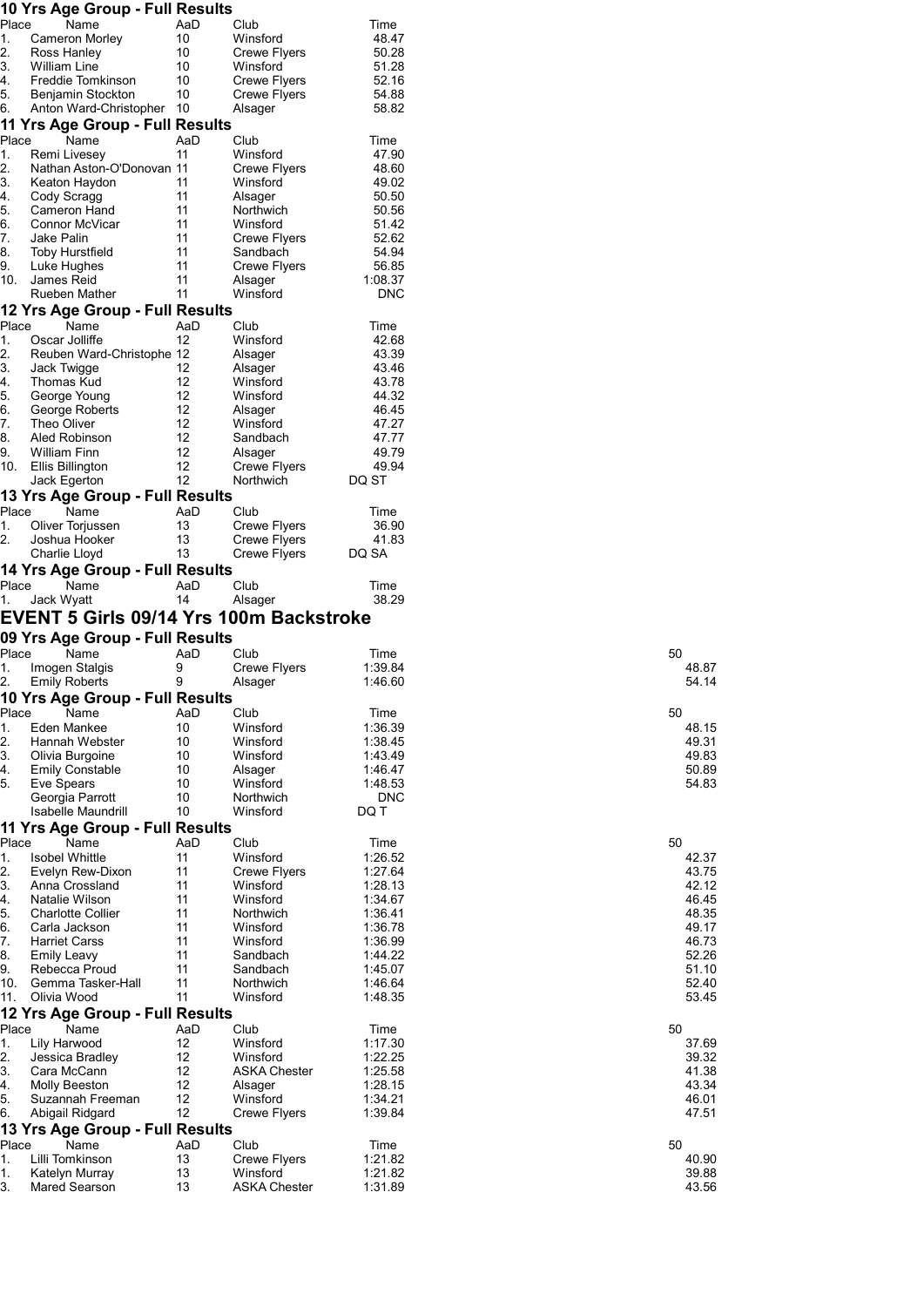|            | 14 Yrs Age Group - Full Results              |                         |                                            |                     |                  |
|------------|----------------------------------------------|-------------------------|--------------------------------------------|---------------------|------------------|
| Place      | Name                                         | AaD                     | Club                                       | Time                | 50               |
| 1.<br>2.   | Abbie Gifford<br>Ella Booth                  | 14<br>14                | <b>ASKA Chester</b><br>Winsford            | 1:22.01             | 40.04            |
| 3.         | Victoria Symes                               | 14                      | <b>ASKA Chester</b>                        | 1:25.18<br>1:32.96  | 41.91<br>44.39   |
|            | Gwendolyne Cooper                            | 14                      | Northwich                                  | DNC                 |                  |
|            | Jenna Smith                                  | 14                      | Northwich                                  | <b>DNC</b>          |                  |
|            | EVENT 6 Boys 09/14 Yrs 100m Backstroke       |                         |                                            |                     |                  |
| Place      | 09 Yrs Age Group - Full Results<br>Name      | AaD                     | Club                                       | Time                | 50               |
| 1.         | Jack Wheeler                                 | 9                       | Winsford                                   | 1:41.07             | 49.21            |
| 2.         | Adam Brown                                   | 9                       | Winsford                                   | 1:44.11             | 50.55            |
| 3.         | Oliver Jolliffe                              | 9                       | Winsford                                   | 1:48.92             | 52.63            |
| 4.<br>5.   | Frank Webb-Johnson<br>Harrison Twigge        | 9<br>9                  | <b>Crewe Flyers</b><br>Alsager             | 1:52.45<br>2:05.99  | 53.59<br>1:03.40 |
| 6.         | Alex Kirkby                                  | 9                       | Northwich                                  | 2:37.26             | 1:13.53          |
|            | 10 Yrs Age Group - Full Results              |                         |                                            |                     |                  |
| Place      | Name                                         | AaD<br>10               | Club<br>Winsford                           | Time                | 50<br>41.13      |
| 1.<br>2.   | Adam Wright<br>William Line                  | 10                      | Winsford                                   | 1:24.56<br>1:28.98  | 43.01            |
| 3.         | Benjamin Stockton                            | 10                      | <b>Crewe Flyers</b>                        | 1:29.80             | 44.90            |
| 4.         | Ross Hanley                                  | 10                      | <b>Crewe Flyers</b>                        | 1:30.00             | 43.98            |
| 5.<br>6.   | Cameron Morley<br>Freddie Cushen             | 10<br>10                | Winsford<br>Winsford                       | 1:32.57<br>1.42.41  | 44.71<br>48.67   |
|            | Freddie Tomkinson                            | 10                      | Crewe Flyers                               | DQ T                |                  |
|            | 11 Yrs Age Group - Full Results              |                         |                                            |                     |                  |
| Place      | Name                                         | AaD                     | Club                                       | Time                | 50               |
| 1.         | Lewis Turner                                 | 11                      | Winsford                                   | 1:20.30             | 38.89            |
| 2.<br>3.   | Remi Livesey<br>Jenson Haydon                | 11<br>11                | Winsford<br>Winsford                       | 1:24.87<br>1:26.13  | 41.93<br>41.57   |
| 4.         | William Egerton                              | 11                      | Winsford                                   | 1:26.40             | 42.21            |
| 5.         | Keaton Haydon                                | 11                      | Winsford                                   | 1:27.86             | 42.55            |
| 6.<br>7.   | Alfie Jerman<br>James Reid                   | 11<br>11                | <b>Crewe Flyers</b>                        | 1:32.74<br>1:55.85  | 44.31<br>55.93   |
| 8.         | Luke Hughes                                  | 11                      | Alsager<br><b>Crewe Flyers</b>             | 2:16.55             | 1:04.53          |
|            | Rueben Mather                                | 11                      | Winsford                                   | <b>DNC</b>          |                  |
|            | 12 Yrs Age Group - Full Results              |                         |                                            |                     |                  |
| Place      | Name                                         | AaD                     | Club                                       | Time                | 50               |
| 1.<br>2.   | Thomas Carss<br>Oscar Jolliffe               | 12<br>$12 \overline{ }$ | Winsford<br>Winsford                       | 1:21.00<br>1:25.79  | 39.92<br>41.91   |
| 3.         | Jack Egerton                                 | 12                      | Northwich                                  | 1:36.03             | 47.11            |
| 4.         | <b>William Finn</b>                          | 12                      | Alsager                                    | 1:37.13             | 47.98            |
| 5.         | Jack Twigge                                  | 12<br>12                | Alsager                                    | 1:38.56             | 47.63            |
| 6.<br>7.   | Joe Bradley<br>Reuben Cowell                 | 12                      | Northwich<br>Winsford                      | 1:53.05<br>1:53.74  | 57.37<br>56.90   |
|            | George Young                                 | 12                      | Winsford                                   | DQ T                |                  |
|            | 13 Yrs Age Group - Full Results              |                         |                                            |                     |                  |
| Place      | Name                                         | AaD                     | Club                                       | Time                | 50               |
| 1.<br>2.   | Jacob Aston-O'Donovan<br>Oliver Torjussen    | 13<br>13                | <b>Crewe Flyers</b><br><b>Crewe Flyers</b> | 1:13.41<br>1:14.18  | 35.14<br>36.22   |
| 3.         | Joshua Hooker                                | 13                      | <b>Crewe Flyers</b>                        | 1:27.92             | 43.49            |
|            | 14 Yrs Age Group - Full Results              |                         |                                            |                     |                  |
| Place      | Name<br>Jack Wyatt                           | AaD<br>14               | Club<br>Alsager                            | Time<br>1:11.80     | 50<br>35.36      |
| 1.         | <b>EVENT 7 Girls 09/14 Yrs 50m Butterfly</b> |                         |                                            |                     |                  |
|            | 09 Yrs Age Group - Full Results              |                         |                                            |                     |                  |
| Place      | Name                                         | AaD                     | Club                                       | Time                |                  |
| 1.<br>2.   | Imogen Stalgis                               | 9                       | <b>Crewe Flyers</b>                        | 46.99               |                  |
| 3.         | Maisie Savage<br><b>Emily Roberts</b>        | 9<br>9                  | Sandbach<br>Alsager                        | 49.95<br>53.19      |                  |
| 4.         | Amber Young                                  | 9                       | Winsford                                   | 1:00.07             |                  |
| 5.         | Phoebe Lloyd                                 | 9                       | Crewe Flyers                               | 1:04.61             |                  |
|            | Lily Maskill<br>Ebony Lewsley                | 9<br>9                  | Northwich<br>Crewe Flyers                  | DNC<br><b>DNC</b>   |                  |
|            | Lucy Shore                                   | 9                       | Crewe Flyers                               | DQ FI               |                  |
|            | 10 Yrs Age Group - Full Results              |                         |                                            |                     |                  |
| Place      | Name                                         | AaD                     | Club                                       | Time                |                  |
| 1.<br>2.   | Lana Booth<br>Alissa Clarke                  | 10<br>10                | Winsford<br>Winsford                       | 39.32<br>41.92      |                  |
| 3.         | Evie Paget                                   | 10                      | Northwich                                  | 44.51               |                  |
| 4.         | Hannah Webster                               | 10                      | Winsford                                   | 45.47               |                  |
| 5.         | Eleanor Hunt                                 | 10                      | <b>Crewe Flyers</b>                        | 46.11               |                  |
| 6.<br>7.   | Tahlia Bowcock<br><b>Emily Constable</b>     | 10<br>10                | Northwich<br>Alsager                       | 46.92<br>50.60      |                  |
| 8.         | Alicia Thomson                               | 10                      | Winsford                                   | 51.80               |                  |
| 9.         | Olivia Burgoine                              | 10                      | Winsford                                   | 53.90               |                  |
| 10.<br>11. | <b>Eryl Searson</b>                          | 10<br>10                | <b>ASKA Chester</b>                        | 55.18               |                  |
| 12.        | Sophie Aylott<br><b>Alice Stewart</b>        | 10                      | ASKA Chester<br><b>Crewe Flyers</b>        | 56.83<br>1:00.50    |                  |
| 13.        | Eliza Chesworth                              | 10                      | Winsford                                   | 1:00.59             |                  |
| 14.        | <b>Isabelle Maundrill</b>                    | 10                      | Winsford                                   | 1:04.97             |                  |
|            | Georgia Parrott<br>Eve Spears                | 10<br>10                | Northwich<br>Winsford                      | <b>DNC</b><br>DQ SA |                  |
|            |                                              |                         |                                            |                     |                  |

| 50 |                |        |
|----|----------------|--------|
|    | 40.04          |        |
|    | 41.91          |        |
|    | $\overline{ }$ | $\sim$ |

| 50<br>1 | 49.21<br>50.55<br>52.63<br>53.59<br>:03.40<br>1:13.53                  |
|---------|------------------------------------------------------------------------|
| 50      | 41.13<br>43.01<br>44.90<br>43.98<br>44.71<br>48.67                     |
| 50      | 38.89<br>41.93<br>41.57<br>42.21<br>42.55<br>44.31<br>55.93<br>1:04.53 |
| 50      | 39.92<br>41.91<br>47.11<br>47.98<br>47.63<br>57.37<br>56.90            |
| 50      | 35.14<br>43.49                                                         |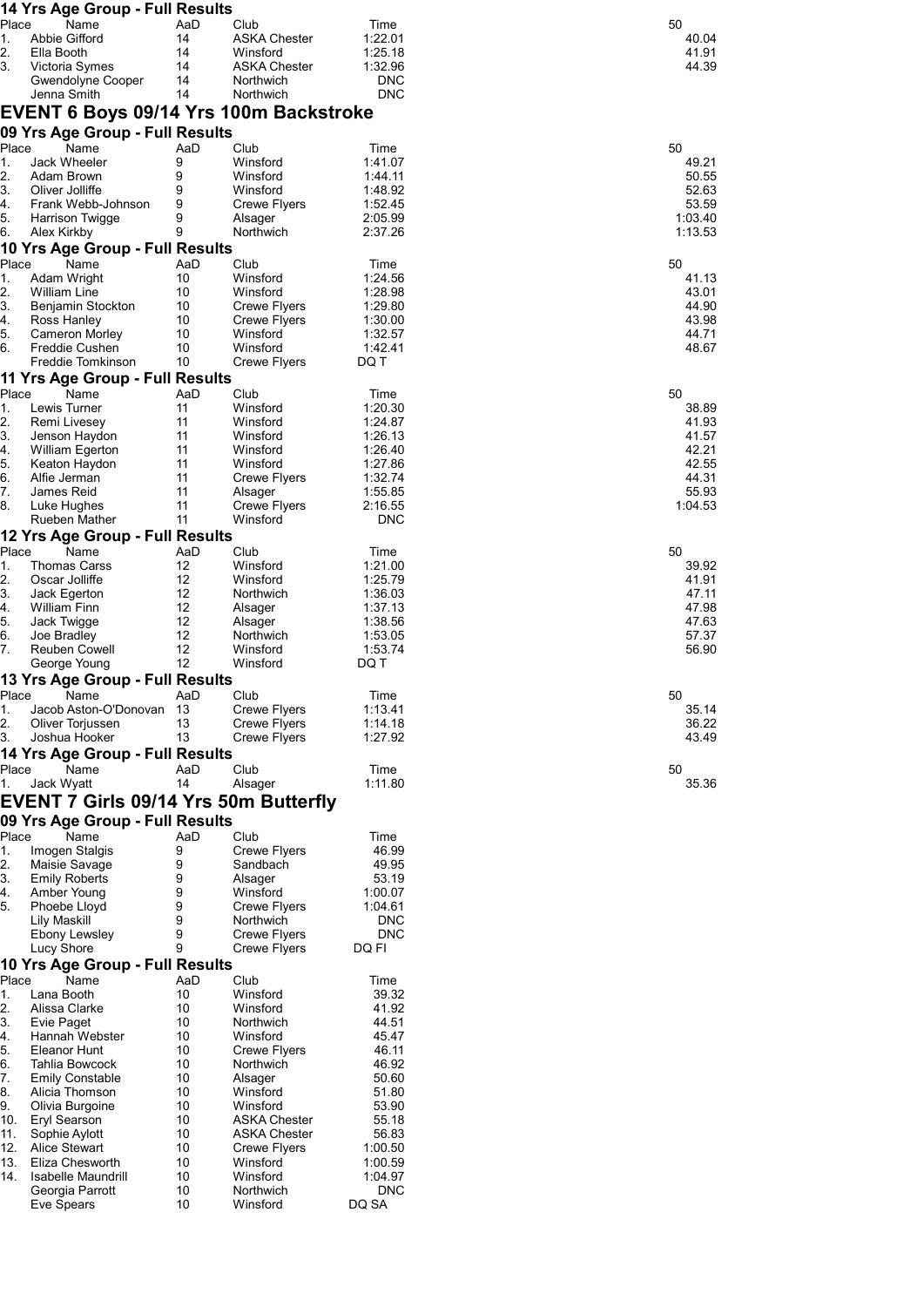| Place       | 11 Yrs Age Group - Full Results             |           |                                     |                     |
|-------------|---------------------------------------------|-----------|-------------------------------------|---------------------|
| 1.          | Name<br>Anna Crossland                      | AaD<br>11 | Club<br>Winsford                    | Time<br>37.88       |
| 2.          | Sophie George                               | 11        | Winsford                            | 39.47               |
| 3.          | Carys Roberts                               | 11        | Winsford                            | 41.91               |
| 4.          | <b>Isobel Whittle</b>                       | 11        | Winsford                            | 42.16               |
| 5.          | <b>Charlotte Collier</b>                    | 11        | Northwich                           | 44.48               |
| 6.          | Natalie Wilson                              | 11        | Winsford                            | 44.61               |
| 7.<br>8.    | Freya Johnston<br>Carla Jackson             | 11<br>11  | Winsford<br>Winsford                | 47.06<br>48.78      |
| 9.          | <b>Harriet Carss</b>                        | 11        | Winsford                            | 50.06               |
| 10.         | Rebecca Fenn                                | 11        | Alsager                             | 56.65               |
|             | Lucy Naylor                                 | 11        | <b>ASKA Chester</b>                 | DQ SA               |
|             | 12 Yrs Age Group - Full Results             |           |                                     |                     |
| Place       | Name                                        | AaD       | Club                                | Time                |
| 1.          | <b>Molly Beeston</b>                        | 12        | Alsager                             | 37.84               |
| 2.<br>3.    | Sophie Grindley                             | 12<br>12  | Winsford                            | 38.21<br>39.79      |
| 4.          | Chloe Aitken<br>Lucy Thomas                 | 12        | <b>Crewe Flyers</b><br>ASKA Chester | 40.48               |
| 5.          | Eilidh Purves                               | 12        | Winsford                            | 43.82               |
|             | 13 Yrs Age Group - Full Results             |           |                                     |                     |
| Place       | Name                                        | AaD       | Club                                | Time                |
| 1.          | <b>Charlotte Thomson</b>                    | 13        | Winsford                            | 35.89               |
| 2.<br>3.    | Abigail George                              | 13<br>13  | Winsford                            | 35.91               |
| 4.          | Abigail Jones<br>Georgia Henshall           | 13        | Alsager<br><b>Crewe Flyers</b>      | 38.10<br>41.07      |
| 5.          | Mari-Loek Wagenaar                          | 13        | <b>ASKA Chester</b>                 | 43.12               |
| 6.          | Yasmin Karkin                               | 13        | Northwich                           | 52.26               |
|             | 14 Yrs Age Group - Full Results             |           |                                     |                     |
| Place       | Name                                        | AaD       | Club                                | Time                |
| 1.<br>2.    | <b>Molly Plant</b><br>Abbie Gifford         | 14<br>14  | <b>Crewe Flyers</b><br>ASKA Chester | 33.27<br>35.27      |
| 3.          | Ella Booth                                  | 14        | Winsford                            | 39.19               |
|             | Jenna Smith                                 | 14        | Northwich                           | <b>DNC</b>          |
|             | <b>EVENT 8 Boys 09/14 Yrs 50m Butterfly</b> |           |                                     |                     |
|             | 09 Yrs Age Group - Full Results             |           |                                     |                     |
| Place       | Name                                        | AaD       | Club                                | Time                |
| 1.          | <b>Edward Jones</b>                         | 9         | Northwich                           | 51.59               |
| 2.          | <b>Finlay Parkinson</b>                     | 9         | Winsford                            | 53.04               |
| 3.<br>4.    | Joseph Aston-O'Donovan 9<br>Alex Kirkby     | 9         | Crewe Flyers<br>Northwich           | 56.01<br>1:07.12    |
|             | Stan Hollinshead                            | 9         | <b>Crewe Flyers</b>                 | DNC                 |
|             | Harrison Twigge                             | 9         | Alsager                             | DQ SA               |
|             | Oliver Jolliffe                             | 9         | Winsford                            | DQ SA               |
|             | 10 Yrs Age Group - Full Results             |           |                                     |                     |
| Place       | Name                                        | AaD       | Club                                | Time                |
| 1.<br>2.    | Adam Wright<br><b>William Line</b>          | 10<br>10  | Winsford<br>Winsford                | 35.71<br>39.28      |
| 3.          | Cameron Morley                              | 10        | Winsford                            | 41.30               |
| 4.          | Benjamin Stockton                           | 10        | <b>Crewe Flyers</b>                 | 43.53               |
|             | 11 Yrs Age Group - Full Results             |           |                                     |                     |
| Place       | Name                                        | AaD       | Club                                | Time                |
| 1.          | <b>Archie Smith</b>                         | 11        | Crewe Flyers                        | 38.07               |
| 2.<br>3.    | Lewis Turner                                | 11<br>11  | Winsford<br>Winsford                | 39.50<br>42.88      |
| 4.          | Keaton Haydon<br>Jenson Haydon              | 11        | Winsford                            | 44.76               |
| 5.          | Connor McVicar                              | 11        | Winsford                            | 44.94               |
| 6.          | Cody Scragg                                 | 11        | Alsager                             | 50.46               |
| 7.          | James Reid                                  | 11        | Alsager                             | 1:01.55             |
|             | Rueben Mather                               | 11        | Winsford                            | DNC                 |
| Place       | 12 Yrs Age Group - Full Results<br>Name     | AaD       | Club                                | Time                |
| 1.          | <b>Thomas Carss</b>                         | 12        | Winsford                            | 35.04               |
| 2.          | Thomas Kud                                  | 12        | Winsford                            | 38.24               |
| 3.          | Theo Oliver                                 | 12        | Winsford                            | 38.62               |
| 4.          | Aled Robinson                               | 12        | Sandbach                            | 38.73               |
| 5.<br>6.    | George Young<br>Reuben Ward-Christophe 12   | 12        | Winsford                            | 39.23               |
| 7.          | Oscar Jolliffe                              | 12        | Alsager<br>Winsford                 | 39.59<br>42.68      |
| 8.          | Jack Twigge                                 | 12        | Alsager                             | 43.42               |
| 9.          | Ellis Billington                            | 12        | Crewe Flyers                        | 47.56               |
| 10.         | George Roberts                              | 12        | Alsager                             | 48.15               |
| 11.         | Jack Egerton                                | 12        | Northwich                           | 53.53               |
| 12.         | <b>William Finn</b><br>Patrick Horsefield   | 12<br>12  | Alsager<br>ASKA Chester             | 54.51<br><b>DNC</b> |
|             | 13 Yrs Age Group - Full Results             |           |                                     |                     |
| Place       | Name                                        | AaD       | Club                                | Time                |
| 1.          | Oliver Torjussen                            | 13        | Crewe Flyers                        | 32.74               |
| 2.          | Jack Plant                                  | 13        | Crewe Flyers                        | 37.76               |
|             | 14 Yrs Age Group - Full Results             |           |                                     |                     |
| Place<br>1. | Name<br>Ethan Wright                        | AaD<br>14 | Club<br>Winsford                    | Time<br>29.75       |
| 2.          | Jack Wyatt                                  | 14        | Alsager                             | 29.99               |
|             | EVENT 9 Girls 09/14 Yrs 100m Freestyle      |           |                                     |                     |
|             |                                             |           |                                     |                     |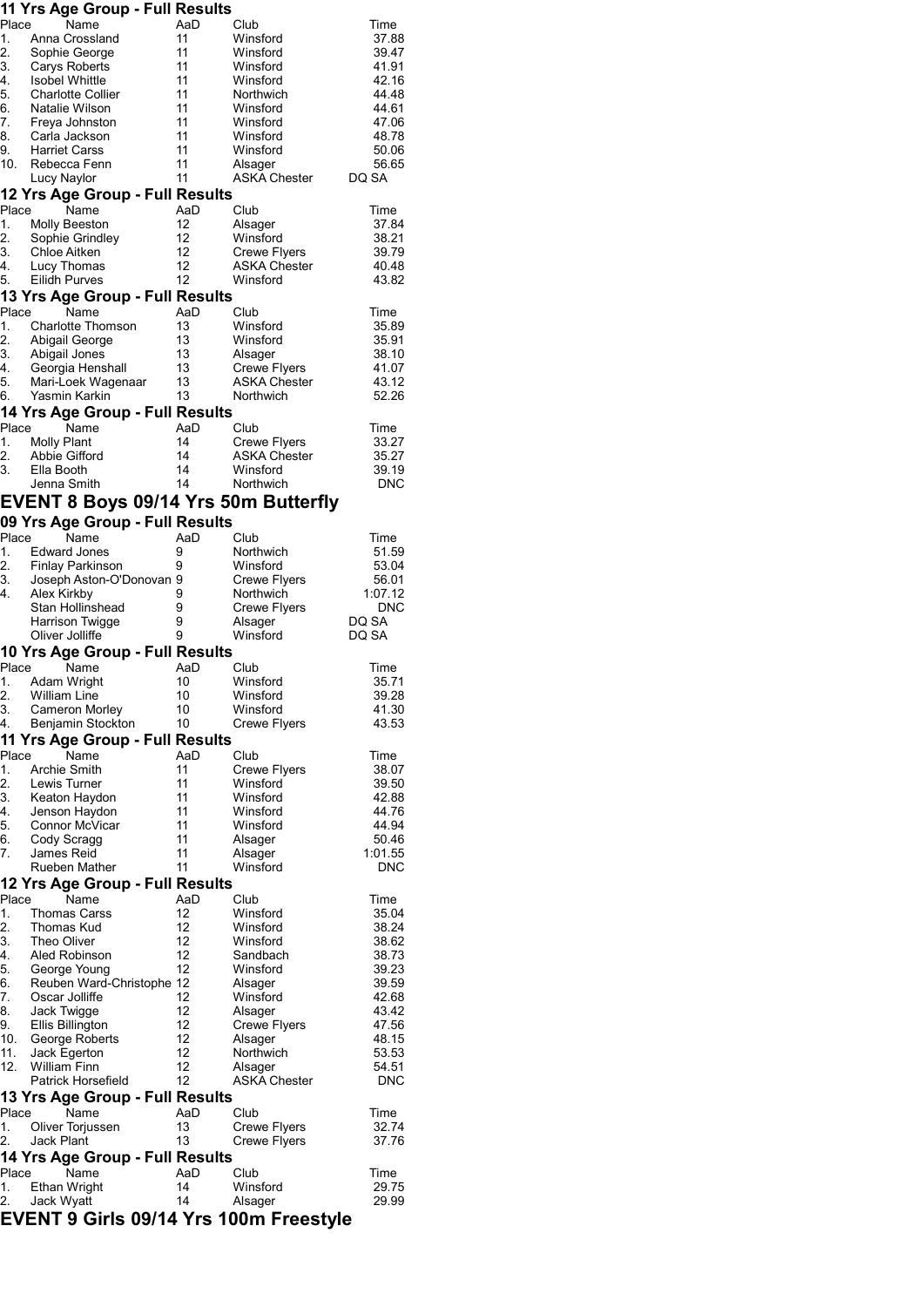| 10 Yrs Age Group - Full Results                          |           |                                            |                    |                |
|----------------------------------------------------------|-----------|--------------------------------------------|--------------------|----------------|
| Place<br>Name<br>Lana Booth<br>1.                        | AaD<br>10 | Club<br>Winsford                           | Time<br>1:15.95    | 50<br>35.72    |
| 2.<br>Alissa Clarke                                      | 10        | Winsford                                   | 1:23.16            | 39.12          |
| 3.<br>Tahlia Bowcock                                     | 10        | Northwich                                  | 1:23.72            | 40.62          |
| 4.<br>Eden Mankee                                        | 10        | Winsford                                   | 1:26.86            | 41.66          |
| 5.<br><b>Beth Bradley</b>                                | 10        | Northwich                                  | 1:27.72            | 42.06          |
| 6.<br>Annabel Kud                                        | 10        | Winsford                                   | 1:29.50            | 42.65          |
| 7.<br>Hannah Webster<br>8.<br>Olivia Burgoine            | 10<br>10  | Winsford<br>Winsford                       | 1:30.64<br>1:34.63 | 44.61<br>45.92 |
| 9.<br>Eve Spears                                         | 10        | Winsford                                   | 1:36.25            | 45.47          |
| 10.<br><b>Isabelle Maundrill</b>                         | 10        | Winsford                                   | 1:45.64            | 51.07          |
| 11.<br><b>Alice Stewart</b>                              | 10        | <b>Crewe Flyers</b>                        | 1:46.76            | 50.39          |
| Georgia Parrott                                          | 10        | Northwich                                  | <b>DNC</b>         |                |
| <b>Abigail Binns</b><br>11 Yrs Age Group - Full Results  | 10        | <b>Crewe Flyers</b>                        | DQ ST              |                |
| Place<br>Name                                            | AaD       | Club                                       | Time               | 50             |
| 1.<br><b>Isobel Whittle</b>                              | 11        | Winsford                                   | 1:16.13            | 36.62          |
| 2.<br>Natalie Wilson                                     | 11        | Winsford                                   | 1:20.95            | 39.42          |
| 3.<br><b>Charlotte Collier</b><br>4.<br>Carla Jackson    | 11<br>11  | Northwich<br>Winsford                      | 1:29.09<br>1:30.88 | 43.81<br>45.80 |
| 5.<br>Lucy Naylor                                        | 11        | <b>ASKA Chester</b>                        | 1:30.91            | 43.89          |
| 6.<br>Olivia Wood                                        | 11        | Winsford                                   | 1:34.42            | 44.50          |
| 7.<br>Gemma Tasker-Hall                                  | 11        | Northwich                                  | 1:35.09            | 45.41          |
| 8.<br>Rebecca Proud                                      | 11        | Sandbach                                   | 1:35.87            | 46.61          |
| 9.<br><b>Emily Leavy</b>                                 | 11<br>11  | Sandbach                                   | 1:36.51            | 47.64          |
| Rebecca Fenn<br>10.<br>12 Yrs Age Group - Full Results   |           | Alsager                                    | 1:46.19            | 51.45          |
| Place<br>Name                                            | AaD       | Club                                       | Time               | 50             |
| 1.<br>Lucy Thomas                                        | 12        | <b>ASKA Chester</b>                        | 1:12.66            | 36.17          |
| 2.<br>Molly Beeston                                      | 12        | Alsager                                    | 1:15.46            | 36.73          |
| 3.<br>Suzannah Freeman                                   | 12        | Winsford                                   | 1:18.89            | 38.31          |
| 4.<br>Jessica Bradley                                    | 12        | Winsford                                   | 1:19.43            | 37.00          |
| 5.<br><b>Eilidh Purves</b>                               | 12<br>12  | Winsford                                   | 1:23.63            | 42.19          |
| 6.<br>Abigail Ridgard<br>13 Yrs Age Group - Full Results |           | <b>Crewe Flyers</b>                        | 1:25.72            | 39.86          |
| Place<br>Name                                            | AaD       | Club                                       | Time               | 50             |
| 1.<br>Katelyn Murray                                     | 13        | Winsford                                   | 1:10.29            | 33.85          |
| 2.<br>Abigail George                                     | 13        | Winsford                                   | 1:11.82            | 34.17          |
| 3.<br>Abigail Jones                                      | 13        | Alsager                                    | 1:13.63            | 36.77          |
| 4.<br>Lilli Tomkinson                                    | 13        | <b>Crewe Flyers</b>                        | 1:14.31            | 36.11          |
| 5.<br>Mari-Loek Wagenaar<br>Mared Searson<br>6.          | 13<br>13  | <b>ASKA Chester</b><br><b>ASKA Chester</b> | 1:22.19<br>1:25.38 | 40.56<br>40.77 |
| 14 Yrs Age Group - Full Results                          |           |                                            |                    |                |
| Place<br>Name                                            | AaD       | Club                                       | Time               | 50             |
| Ella Booth<br>1.                                         | 14        | Winsford                                   | 1:16.15            | 37.23          |
| Gwendolyne Cooper                                        | 14        | Northwich                                  | <b>DNC</b>         |                |
| Jenna Smith                                              | 14        | Northwich                                  | <b>DNC</b>         |                |
| EVENT 10 Boys 09/14 Yrs 100m Freestyle                   |           |                                            |                    |                |
| 09 Yrs Age Group - Full Results                          |           |                                            |                    |                |
| Place<br>Name<br><b>Christian Lowndes</b><br>1.          | AaD<br>9  | Club<br>Winsford                           | Time<br>1:24.87    | 50<br>40.07    |
| 2.<br>Adam Brown                                         | 9         | Winsford                                   | 1:31.89            | 44.10          |
| 3.<br>Jack Wheeler                                       | 9         | Winsford                                   | 1:36.23            | 44.41          |
| 4.<br>Oliver Jolliffe                                    | 9         | Winsford                                   | 1:36.24            | 46.01          |
| 5.<br><b>Harrison Twigge</b>                             | 9         | Alsager                                    | 1:49.00            | 51.32          |
| 6.<br>Frank Webb-Johnson<br>7.                           | 9         | <b>Crewe Flyers</b>                        | 2:01.63            | 1:00.18        |
| Alex Kirkby<br>10 Yrs Age Group - Full Results           | 9         | Northwich                                  | 2:08.51            | 59.40          |
| Place<br>Name                                            | AaD       | Club                                       | Time               | 50             |
| <b>Cameron Morley</b><br>1.                              | 10        | Winsford                                   | 1:17.20            | 36.38          |
| 2.<br>Ross Hanley                                        | 10        | <b>Crewe Flyers</b>                        | 1:18.47            | 37.76          |
| 3.<br><b>William Line</b>                                | 10        | Winsford                                   | 1:19.42            | 36.82          |
| 4.<br>Freddie Tomkinson                                  | 10        | <b>Crewe Flyers</b>                        | 1:31.54            | 41.41          |
| 5.<br>Freddie Cushen<br>6.<br>Anton Ward-Christopher     | 10<br>10  | Winsford<br>Alsager                        | 1:35.72<br>1:40.86 | 42.05<br>50.63 |
| 11 Yrs Age Group - Full Results                          |           |                                            |                    |                |
| Place<br>Name                                            | AaD       | Club                                       | Time               | 50             |
| 1.<br>Lewis Turner                                       | 11        | Winsford                                   | 1:12.72            | 34.45          |
| 2.<br>Remi Livesey                                       | 11        | Winsford                                   | 1:17.92            | 37.20          |
| 3.<br>Jenson Haydon                                      | 11        | Winsford                                   | 1:19.36            | 38.73          |
| 4.<br>Alfie Jerman                                       | 11<br>11  | <b>Crewe Flyers</b>                        | 1:21.67<br>1:22.79 | 37.58          |
| 5.<br>William Egerton<br>6.<br>Connor McVicar            | 11        | Winsford<br>Winsford                       | 1:22.82            | 39.11<br>39.72 |
| 7.<br>Cameron Hand                                       | 11        | Northwich                                  | 1:41.77            | 47.63          |
| 8.<br><b>Toby Hurstfield</b>                             | 11        | Sandbach                                   | 1:41.82            | 48.34          |
| 9.<br>James Reid                                         | 11        | Alsager                                    | 1:42.51            | 47.48          |
| 10.<br>Luke Hughes                                       | 11        | <b>Crewe Flyers</b>                        | 2:00.34            | 54.03          |
| Rueben Mather                                            | 11        | Winsford                                   | <b>DNC</b>         |                |
| 12 Yrs Age Group - Full Results<br>Place<br>Name         | AaD       | Club                                       | Time               | 50             |
| Oscar Jolliffe<br>1.                                     | 12        | Winsford                                   | 1:10.43            | 33.87          |
| 2.<br>Theo Oliver                                        | 12        | Winsford                                   | 1:12.43            | 35.15          |
| 3.<br>George Young                                       | 12        | Winsford                                   | 1:12.81            | 36.06          |
| 4.<br>Thomas Kud                                         | 12        | Winsford                                   | 1:14.58            | 36.25          |
| 5.<br>Aled Robinson                                      | 12        | Sandbach                                   | 1:14.62            | 36.59          |
| 6.<br>Reuben Ward-Christophe 12                          |           | Alsager<br>Alsager                         | 1:14.69<br>1:16.44 | 35.41<br>35.98 |
|                                                          |           |                                            |                    |                |
| 7.<br>Jack Twigge<br>8.<br>Jack Egerton                  | 12<br>12  | Northwich                                  | 1:23.59            | 40.17          |

| 50                                                                   | 50                                                          | 50                                        | 50                                 | 50    | 50                               | 50                                        | 50                                                          | 50                                                          |
|----------------------------------------------------------------------|-------------------------------------------------------------|-------------------------------------------|------------------------------------|-------|----------------------------------|-------------------------------------------|-------------------------------------------------------------|-------------------------------------------------------------|
|                                                                      | 47.63<br>48.34<br>47.48                                     | 42.05                                     | 40.07<br>44.41<br>46.01<br>1:00.18 |       | 40.56<br>40.77                   | 42.19                                     | 43.81<br>45.80<br>43.89<br>44.50<br>45.41<br>46.61<br>47.64 | 40.62<br>41.66<br>42.06<br>42.65<br>44.61<br>45.92<br>45.47 |
| 33.87<br>35.15<br>36.06<br>36.25<br>36.59<br>35.41<br>35.98<br>10.17 | 34.45<br>37.20<br>38.73<br>37.58<br>39.11<br>39.72<br>54.03 | 36.38<br>37.76<br>36.82<br>41.41<br>50.63 | 44.10<br>51.32<br>59.40            | 37.23 | 33.85<br>34.17<br>36.77<br>36.11 | 36.17<br>36.73<br>38.31<br>37.00<br>39.86 | 36.62<br>39.42<br>51.45                                     | 35.72<br>39.12<br>51.07<br>50.39                            |
|                                                                      |                                                             |                                           |                                    |       |                                  |                                           |                                                             |                                                             |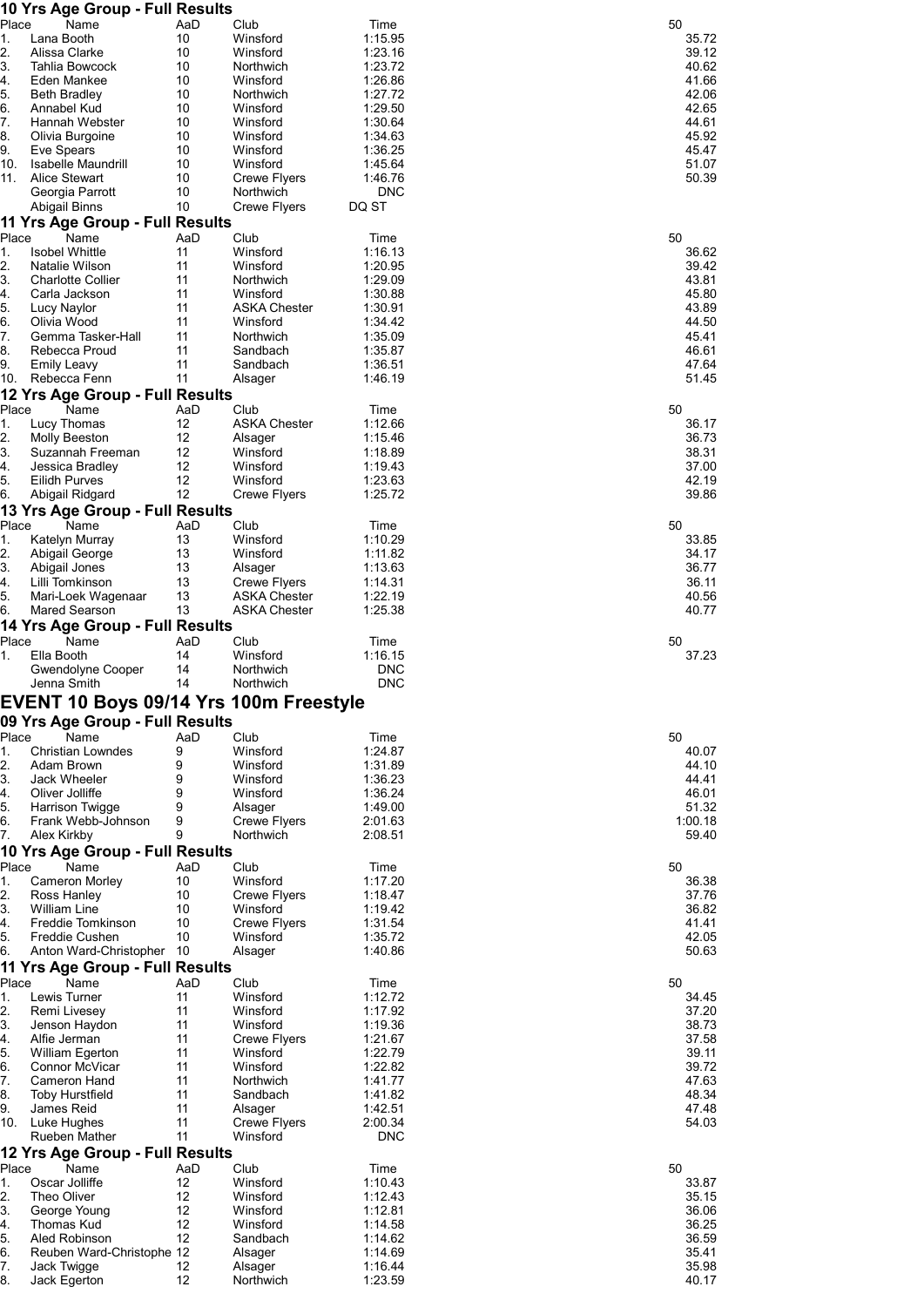| 9.       | <b>Ellis Billington</b>                 | 12       | Crewe Flyers           | 1:24.34               | 39.66 |
|----------|-----------------------------------------|----------|------------------------|-----------------------|-------|
| 10.      | <b>William Finn</b>                     | 12       | Alsager                | 1:26.10               | 40.92 |
| 11.      | Joe Bradley                             | 12       | Northwich              | 1:35.53               | 47.20 |
| 12.      | <b>Reuben Cowell</b>                    | 12       | Winsford               | 1:41.07               | 48.86 |
|          |                                         |          |                        |                       |       |
|          | 13 Yrs Age Group - Full Results         |          |                        |                       |       |
| Place    | Name                                    | AaD      | Club                   | Time                  | 50    |
| 1.       | Oliver Torjussen                        | 13       | <b>Crewe Flyers</b>    | 1:05.15               | 30.58 |
| 2.       | Jack Plant                              | 13       | <b>Crewe Flyers</b>    | 1:11.81               | 33.62 |
| 3.       | Joshua Hooker                           | 13       | <b>Crewe Flyers</b>    | 1:13.29               | 36.07 |
|          |                                         | 13       |                        |                       |       |
|          | Charlie Lloyd                           |          | <b>Crewe Flyers</b>    | DQ SL                 |       |
|          | 14 Yrs Age Group - Full Results         |          |                        |                       |       |
| Place    | Name                                    | AaD      | Club                   | Time                  | 50    |
| 1.       | Ethan Wright                            | 14       | Winsford               | 58.68                 | 28.50 |
|          |                                         | 14       |                        | 1:00.46               | 29.72 |
| 2.       | Jack Wyatt                              |          | Alsager                |                       |       |
|          | <b>EVENT 11 Girls 09/14 Yrs 100m IM</b> |          |                        |                       |       |
|          |                                         |          |                        |                       |       |
|          | 09 Yrs Age Group - Full Results         |          |                        |                       |       |
| Place    | Name                                    | AaD      | Club                   | Time                  |       |
| 1.       | Aster McCann                            | 9        | <b>ASKA Chester</b>    | 1:38.09               |       |
| 2.       | Maisie Savage                           | 9        | Sandbach               | 1:42.10               |       |
|          |                                         | 9        |                        |                       |       |
| 3.       | <b>Emily Roberts</b>                    |          | Alsager                | 1:42.26               |       |
| 4.       | Imogen Stalgis                          | 9        | <b>Crewe Flyers</b>    | 1:42.38               |       |
| 5.       | Amber Young                             | 9        | Winsford               | 2:06.63               |       |
| 6.       | Phoebe Lloyd                            | 9        | <b>Crewe Flyers</b>    | 2:09.98               |       |
| 7.       | Natasha Ikin                            | 9        | Winsford               | 2:11.65               |       |
| 8.       | Eleanor Reid                            | 9        | Alsager                | 2:46.85               |       |
|          |                                         | 9        |                        |                       |       |
|          | <b>Lily Maskill</b>                     |          | Northwich              | <b>DNC</b>            |       |
|          | Lucy Shore                              | 9        | Crewe Flyers           | DQ T                  |       |
|          | 10 Yrs Age Group - Full Results         |          |                        |                       |       |
| Place    | Name                                    | AaD      | Club                   | Time                  |       |
|          |                                         |          |                        |                       |       |
| 1.       | Lana Booth                              | 10       | Winsford               | 1:25.55               |       |
| 2.       | Alissa Clarke                           | 10       | Winsford               | 1:35.50               |       |
| 3.       | Hannah Webster                          | 10       | Winsford               | 1:39.12               |       |
| 3.       | Eleanor Hunt                            | 10       | Crewe Flyers           | 1:39.12               |       |
| 5.       | Eden Mankee                             | 10       | Winsford               | 1:39.57               |       |
| 6.       | Evie Paget                              | 10       | Northwich              | 1:40.10               |       |
| 7.       | Tahlia Bowcock                          | 10       | Northwich              | 1:40.14               |       |
|          |                                         |          |                        |                       |       |
| 8.       | <b>Beth Bradley</b>                     | 10       | Northwich              | 1:42.46               |       |
| 9.       | <b>Emily Constable</b>                  | 10       | Alsager                | 1:44.59               |       |
| 10.      | Eryl Searson                            | 10       | <b>ASKA Chester</b>    | 1:47.61               |       |
| 11.      | Olivia Burgoine                         | 10       | Winsford               | 1:51.20               |       |
| 12.      | Alicia Thomson                          | 10       | Winsford               | 1:51.98               |       |
| 13.      | Eve Spears                              | 10       | Winsford               | 1:53.50               |       |
|          |                                         |          |                        |                       |       |
| 14.      | Eliza Chesworth                         | 10       | Winsford               | 2:02.25               |       |
|          | Georgia Parrott                         | 10       | Northwich              | <b>DNC</b>            |       |
|          | Sophie Aylott                           | 10       | <b>ASKA Chester</b>    | DQ T                  |       |
|          | Isabelle Maundrill                      | 10       | Winsford               | DQ T                  |       |
|          | 11 Yrs Age Group - Full Results         |          |                        |                       |       |
|          |                                         |          |                        |                       |       |
| Place    | Name                                    | AaD      | Club                   | Time                  |       |
| 1.       | Anna Crossland                          | 11       | Winsford               | 1:24.87               |       |
| 2.       | Evelyn Rew-Dixon                        | 11       | <b>Crewe Flyers</b>    | 1:26.40               |       |
| 3.       | Sophie George                           | 11       | Winsford               | 1:28.70               |       |
| 4.       | Carys Roberts                           | 11       | Winsford               | 1:29.37               |       |
| 5.       | Natalie Wilson                          | 11       | Winsford               | 1:29.54               |       |
|          |                                         |          |                        |                       |       |
| 6.       | <b>Isobel Whittle</b>                   | 11       | Winsford               | 1:29.95               |       |
| 7.       | Freya Johnston                          | 11       | Winsford               | 1:37.74               |       |
| 8.       | <b>Harriet Carss</b>                    | 11       | Winsford               | 1:37.99               |       |
| 9.       | Carla Jackson                           | 11       | Winsford               | 1:41.66               |       |
| 10.      | Lucy Naylor                             | 11       | <b>ASKA Chester</b>    | 1:43.11               |       |
| 11.      | Gemma Tasker-Hall                       | 11       | Northwich              | 1:45.14               |       |
| 12.      | Olivia Wood                             | 11       | Winsford               | 1:47.82               |       |
|          |                                         |          |                        |                       |       |
| 13.      | <b>Emily Leavy</b>                      | 11       | Sandbach               | 1:49.98               |       |
| 14.      | Rebecca Proud                           | 11       | Sandbach               | 1:52.60               |       |
|          | Rebecca Fenn                            | 11       | Alsager                | DQ T                  |       |
|          | <b>Charlotte Collier</b>                | 11       | Northwich              | DQ T                  |       |
|          | 12 Yrs Age Group - Full Results         |          |                        |                       |       |
|          |                                         |          |                        |                       |       |
| Place    | Name                                    | AaD      | Club                   | Time                  |       |
| 1.       | Lily Harwood                            | 12       | Winsford               | 1:18.23               |       |
| 2.       | Sophie Grindley                         | 12       | Winsford               | 1:25.14               |       |
| 3.       | Molly Beeston                           | 12       | Alsager                | 1:26.68               |       |
| 4.       | Jessica Bradley                         | 12       | Winsford               | 1:29.35               |       |
| 5.       | <b>Eilidh Purves</b>                    | 12       | Winsford               | 1:35.92               |       |
|          |                                         |          |                        |                       |       |
| 6.       | Suzannah Freeman                        | 12       | Winsford               | 1:36.17               |       |
| 7.       | Abigail Ridgard                         | 12       | <b>Crewe Flyers</b>    | 1:37.50               |       |
|          | Poppy Maskill                           | 12       | Northwich              | <b>DNC</b>            |       |
|          | Cara McCann                             | 12       | <b>ASKA Chester</b>    | DQ T                  |       |
|          |                                         |          |                        |                       |       |
|          | 13 Yrs Age Group - Full Results         |          |                        |                       |       |
| Place    | Name                                    | AaD      | Club                   | Time                  |       |
|          | <b>Charlotte Thomson</b>                | 13       | Winsford               | 1:21.24               |       |
| 1.       |                                         |          | Winsford               | 1:22.64               |       |
|          | Abigail George                          | 13       |                        |                       |       |
|          |                                         |          |                        |                       |       |
| 2.<br>3. | Katelyn Murray                          | 13       | Winsford               | 1:23.28               |       |
| 4.       | Georgia Henshall                        | 13       | <b>Crewe Flyers</b>    | 1:24.18               |       |
| 5.       | Mari-Loek Wagenaar                      | 13       | <b>ASKA Chester</b>    | 1:35.18               |       |
| 6.       | Yasmin Karkin<br>Amy Key                | 13<br>13 | Northwich<br>Northwich | 1:46.10<br><b>DNC</b> |       |